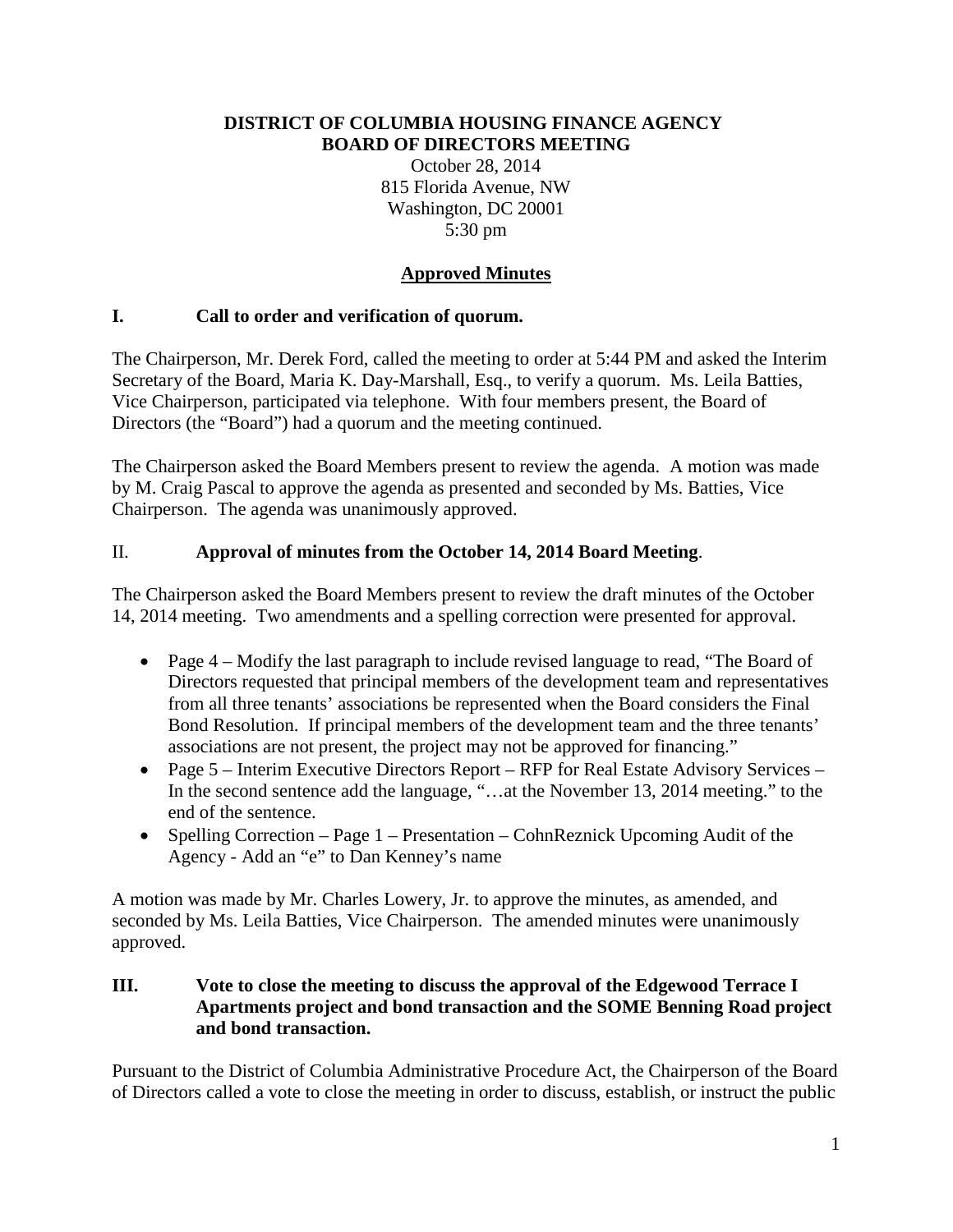body's staff or negotiating agents concerning the position to be taken in negotiating the price and other material terms of the Edgewood Terrace I Apartments project and bond transaction and the SOME Benning Road project and bond transaction. An open meeting would adversely affect the bargaining position or negotiation strategy of the public body. (D.C. Code §2-575(b)(2)).

A motion to re-open the meeting was made by Mr. Lowery, Jr., and seconded by Mr. Pascal. The motion was approved by voice vote.

# **IV. Re-open meeting.**

The Chairperson reopened the meeting at 6:15 PM.

### **V. Consideration of DCHFA Final Bond Resolution No. 2014-17 for the Edgewood Terrace I Apartments.**

Ms. Day-Marshall, Interim Secretary to the Board, introduced the resolution to the Board for their consideration. Ms. Day-Marshall then introduced Mr. Anthony Waddell to present the matter to the Board. Mr. Anthony Waddell then asked that, Mr. Edward Pauls, the Senior Development Officer on the transaction, present the matter to the Board. The development team present included Suzanne Welch, Community Preservation and Development Corporation (CPDC), Stacie Birenbach, CPDC, and Pamela Lyons, CPDC.

Mr. Pauls stated that the project consists of the rehabilitation of seven buildings located in the Edgewood Neighborhood of Northeast Washington, D.C. The principal developer of the project is Edgewood Terrace I, LLC which is controlled by the Community Preservation and Development Corporation (CPDC).

The bedroom mix is as follows: 20 studio apartments, 81 one-bedroom units, 76 two-bedroom units, 59 three-bedroom units, and 56 four-bedroom units, for a total 292 units in the project.

The total development cost of approximately \$45 million will be financed using the proceeds of tax-exempt short-term bonds, loan composing of 4% Low Income Housing Tax Credit (LIHTC) syndication proceeds, additional Federal Housing Administration (FHA) loan proceeds, acquired reserves, interim income and deferred developer fee.

On the operating side, 114 units are subsidized by a Housing Assistance Payment (HAP) contract with the U.S. Department of Housing and Urban Development (HUD). Seventy percent of the units will be affordable to those earning 60 percent or less of the Area Median Income (AMI). The remaining 30 percent of the units will be affordable to those earning less than 80 percent of the Area Median Income.

The transaction is targeted to close in November with the construction schedule lasting for approximately two years. The construction will be completed by the end of 2016.

Questions asked by the Board of Directors included the following: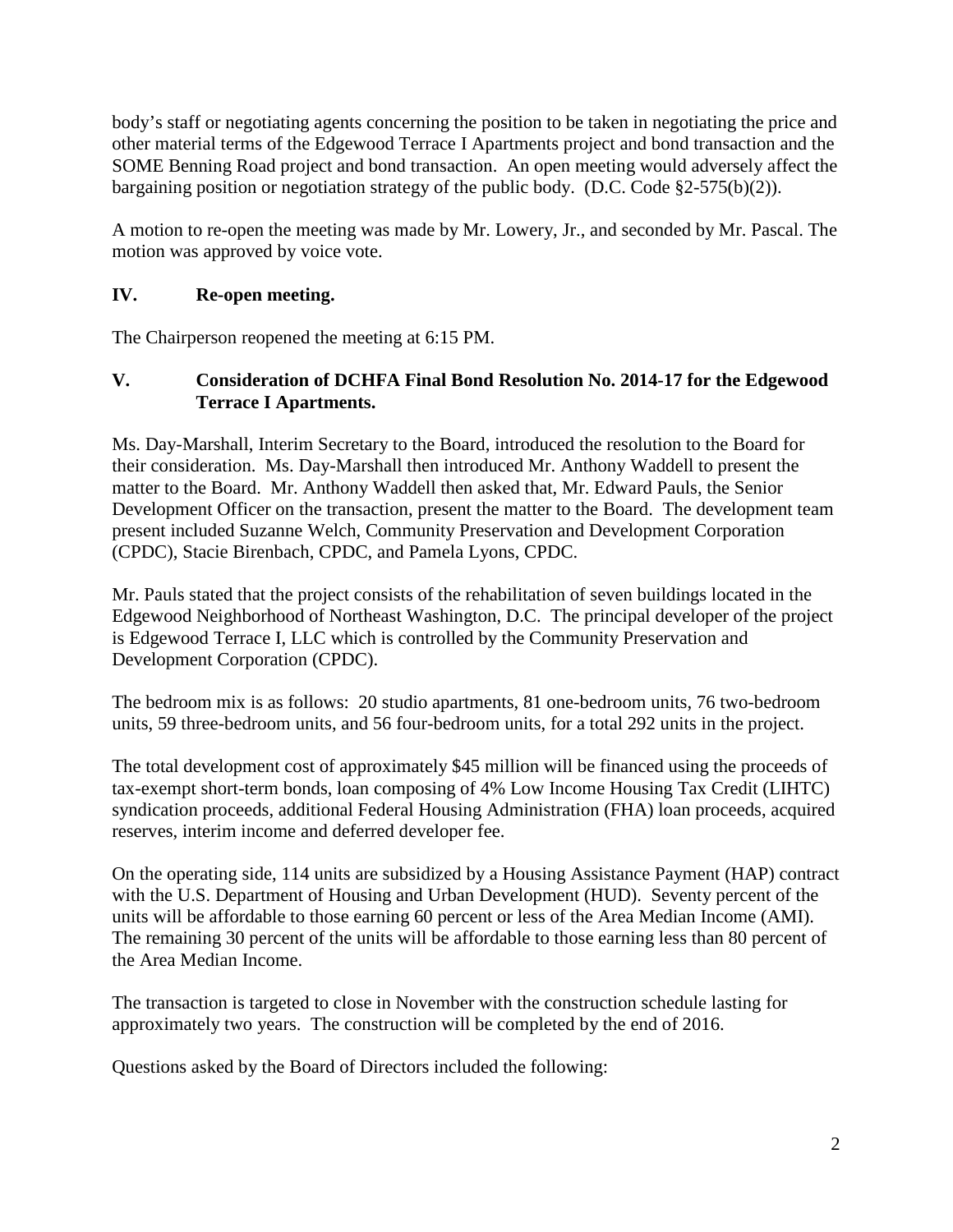- Since CPDC has been involved with the project, what percentage of people still reside at the property? The development team responded that they did not know the exact percentage; however, they believed that the percentage was high. The development team shared that there are generations of families that live at Edgewood Terrace, and some of the children have graduated from college and decided to return to the community.
- Please discuss the phasing of the project. The development team responded that there are four additional phases and that CPDC is modernizing all of the existing units.

A motion to approve the transaction was made by Ms. Batties, Vice Chairperson, and seconded by Mr. Pascal. The Interim Secretary called the roll, and the motion carried with 4 votes in the affirmative.

# **VI. Consideration of DCHFA Eligibility Resolution No. 2014-18 for SOME Benning Road.**

Ms. Day-Marshall, Interim Secretary to the Board, introduced the resolution to the Board for their consideration. Ms. Day-Marshall then introduced Mr. Anthony Waddell to present the matter to the Board. Mr. Waddell then asked that Mr. Danté Thomas, the Development Officer on the transaction, present the matter to the Board. The development team present included Troy Swanda, So Others Might Eat (SOME), Adam Coile, SOME, and Ken Ellison, SOME.

Before the presentation began, Mr. Pascal disclosed that he serves as a member of the Corporate Advisory Board for SOME in a non-fudiciary capacity. Mr. Pascal also stated that SOME is a client of BB&T, his employer; however, BB&T is not a party to the SOME Benning Road transaction. Ms. Day-Marshall asked Mr. Pascal if he personally benefited from the relationship with SOME and Mr. Pascal stated that he does not. Consequently, Mr. Pascal asked that the Board of Directors vote to waive the potential conflict. Ms. Batties, Vice Chairperson, made a motion to allow Mr. Pascal to vote on the matter and Mr. Lowery, Jr. seconded the motion. By voice vote, the motion to waive the potential conflict was approved.

Mr. Thomas stated that the principal developer and sponsor of this project will be So Others Might Eat (SOME). The project will be located at 4414 and 4430 Benning Road, N.E. in Ward 7 in the Capitol View Neighborhood. This project represents the acquisition and construction of a mixed-use apartment community that will include 182 affordable units that will serve the collateral of this bond proposal. 100 percent of the units will be reserved for residents who earn no more than 60 percent of area median income.

The bedroom mix includes 72 single-room occupancy units, 76 efficiencies, 10 two-bedroom units, 15 three-bedroom units and five four-bedroom units. In addition, four units have been assigned to management staff. The total project will include 182 units. Other key features of this mixed-use development project include 20 transitional units, approximately 12,000 square feet of office space that will be used by SOME to relocate some of their core operations, 36,000 square feet of a medical clinic that will be operated by Unity Health Care, 17,000 square feet for an employment training center that will be also be operated by SOME, 2,000 square feet of retail space and three levels of underground parking.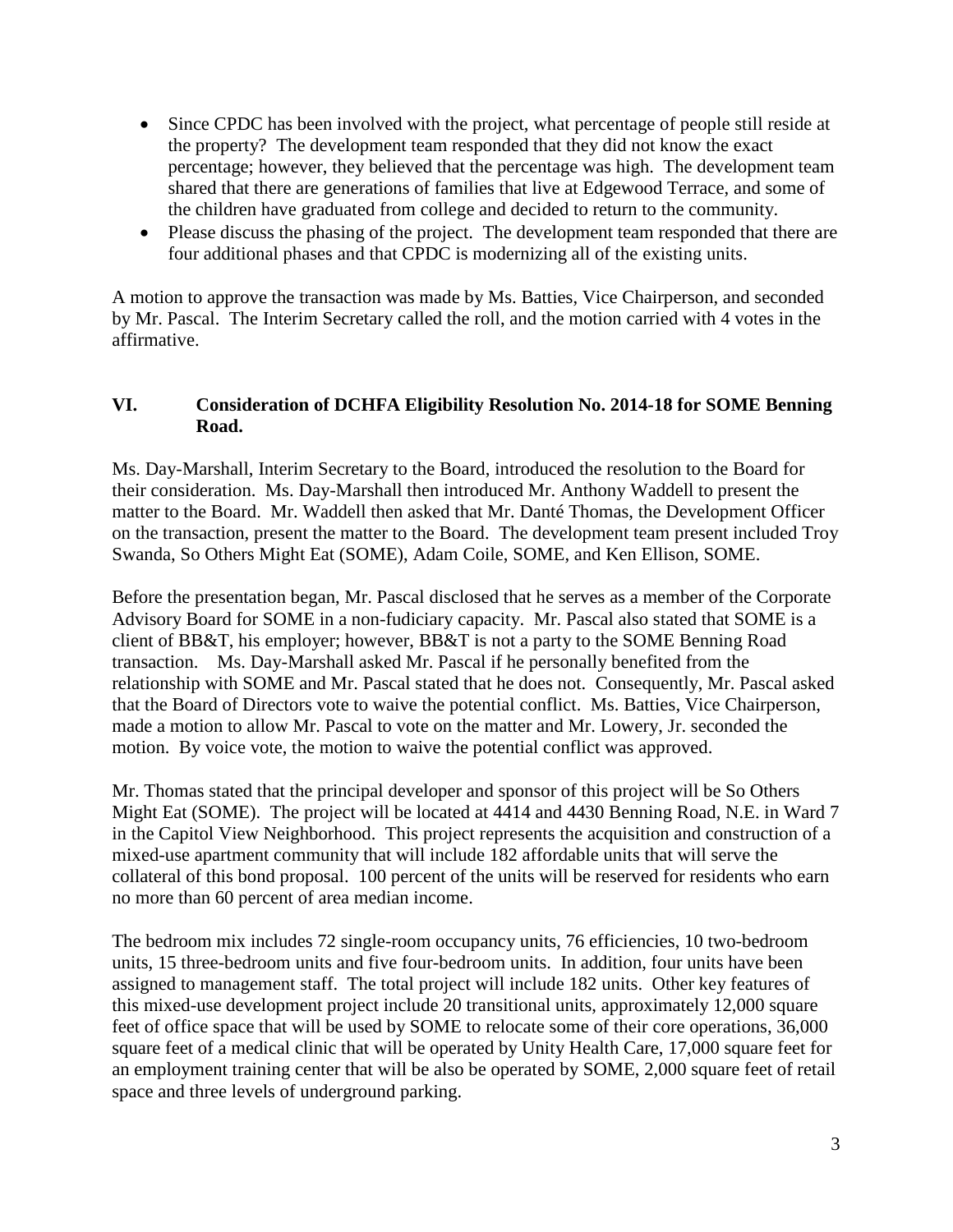In terms of subsidies, the sponsor is currently in discussions with the District to secure subsidized funding through the Local Rent Supplement Program (LRSP). In addition, 65 units have been requested to be subsidized through the District's Annual Contributions Contract (ACC) with HUD. A total of 162 units will have an operating subsidy. All of the subsidized units will be restricted to tenants earning 30 percent or less of Area Median Income.

In terms of the financing, the total development costs are \$51.6 million, which will be financed by a combination of short and long-term tax exempt bonds, 4% Low Income Housing Tax Credit equity, subordinate financing from DHCD's Housing Production Trust funds, sponsor equity and deferred development.

Questions asked by the Board of Directors included the following:

- Please discuss your community outreach and the community's response. The development team responded that Councilmember Yvette Alexander provided a letter of support and a number of community meetings with various civic associations have been held. Also, a letter of support from ANC 7C was provided with only one dissenting vote. The development team stated that overall the community has been very supportive of the project.
- Will there be a restaurant in the retail space? That is not the current plan.
- Who will provide the wrap around services? The development team responded that Unity Health Care and other service providers will provide the wrap around services.
- Would SOME support the creation of a Business Improvement District (BID)? The development team responded that they would be good partners and keep the area around this project clean.
- Please discuss the condominium regime for the project. The development team responded that there will be potentially four condominium units within the project. For example, there could be one for the commercial space, one for the residential, one for the employment services space, and one for the New Market Tax Credit-financed portion of the project. The final details are still under discussion.
- Please discuss the parking on the site. The development team responded that there will be 188 spaces - 74 spaces will be dedicated for residents and 115 spaces will be for the commercial uses.
- Please discuss the security on site. The development team responded that there will be four live-in staff people, and a security system will be installed.
- Please discuss the other financing that will complement the DCHFA investment. The development team responded that they are planning for a simultaneous closing on all of the sources of funds.

A motion to approve the transaction was made by Ms. Batties, Vice Chairperson, and seconded by Mr. Lowery, Jr. The Interim Secretary called the roll, and the motion carried with 4 votes in the affirmative.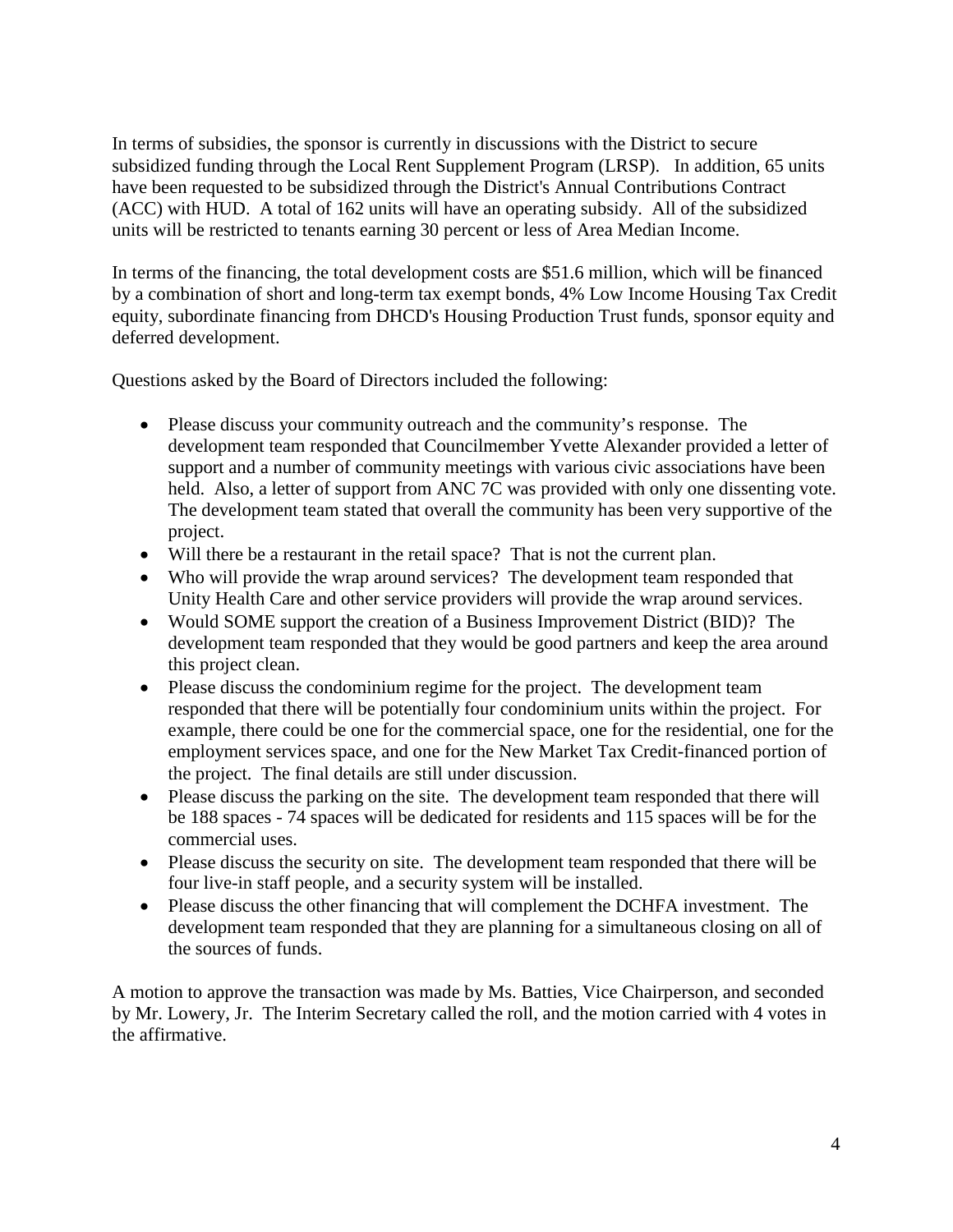### **VII. Interim Executive Director's Report.**

- **Board Agendas** A new procedure from the Office of Documents is in place. Now the draft Board agendas need to be submitted to the Office of Documents about a week and a half prior to the release of the DC Register.
- **Transition 2015** The DCHFA will submit a Transition 2015 report to the City Administrator's Office.
- **NCSHA Conference –** Ms. Day-Marshall, Interim Executive Director, congratulated the Chairman on his election as First Vice President of the NCSHB Board. The DCHFA will also research the new financing that is being offered by the U.S. Treasury Federal Financing Bank and HUD for risksharing transactions. Also, the DCHFA team will follow up with the Federal Home Loan Bank of Atlanta (FHLBA) team to determine if the DCHFA can become a member of the FHLBA. Ms. Day-Marshall, Interim Executive Director attended a meeting with FHLBA team while attending the NCSHA conference. Finally, Matthew Aliberti, Acting Director, Single Family Programs, gave a presentation about the  $1<sup>st</sup>$  Annual DC Open Doors House Crawl at the conference, and it was a good presentation.
- **National Association of Local Housing Finance Agencies (NALHFA)** on October 25, 2014, Ms. Day-Marshall, Interim Executive Director, attended the Board meeting of NALHFA in NYC. The Fannie Mae team that was at the meeting complimented the DCHFA on their success with DC Open Doors.
- **Freddie Mac Affordable Housing Advisory Meeting** Ms. Day-Marshall, Interim Executive Director, will present at the upcoming meeting.
- **Small Multifamily Residential Housing Buildings Proposal** Ms. Day-Marshall, Interim Executive Director, asked Mr. Waddell to share some of the details of the Small Multifamily Residential Housing Building Proposal.
- **PNC Line of Credit** The DCHFA team would like to use the PNC Line of Credit to purchase loans under the single family program. A formal request will be presented to the Board for review and approval.
- **Next Board Meeting** Thursday, November 13, 2014 at 5:30 pm

#### **VIII. Other Business.**

• **Holiday Party** – The holiday party will be held on Friday, December 12, 2014.

#### **IX. Adjournment.**

The meeting adjourned at 7:34 PM.